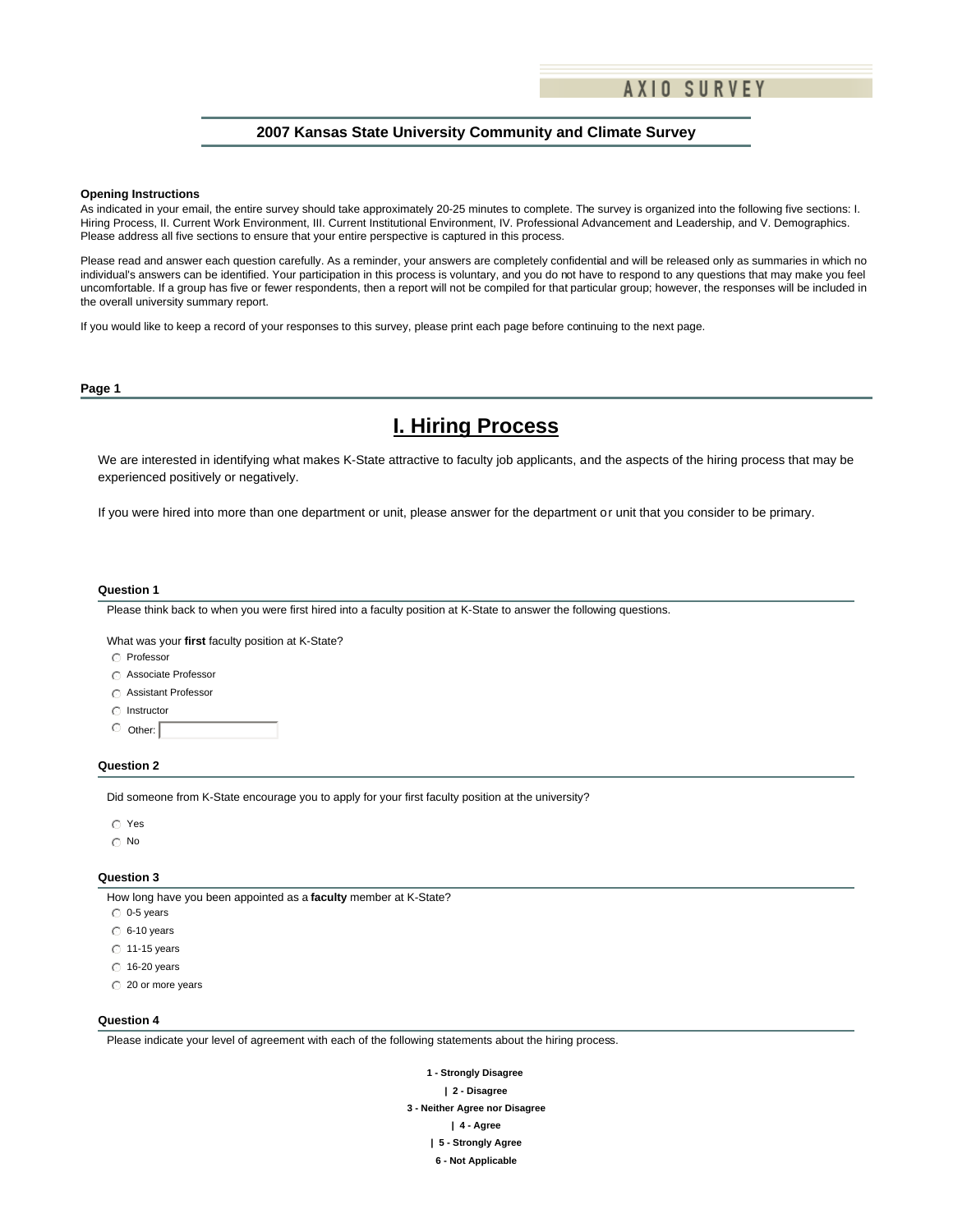|                                                                                                 |           |   | 3         | 5 |  |
|-------------------------------------------------------------------------------------------------|-----------|---|-----------|---|--|
| 4.1 Faculty in the department made me feel welcome.                                             | $\odot$   | ⊙ |           |   |  |
| 4.2 I was given sufficient information about the responsibilities associated with the position. | ⊙         | ⊙ | C.        |   |  |
| 4.3 The negotiation process regarding salary was positive.                                      | $\odot$   | O | ∩         |   |  |
| 4.4 The negotiation process regarding resources provided was positive.                          | $\odot$   |   | ∩         |   |  |
| 4.5 I was satisfied with my start up package.                                                   | ⊙         |   | C         |   |  |
| 4.6 When I was hired I felt that this position would be a good fit for me.                      | $\subset$ |   |           |   |  |
| 4.7 Overall, I was satisfied with the hiring process.                                           | ⊙         | ∩ | C.        |   |  |
| 4.8 I feel that my current position is a good fit for me.                                       | ⊙         |   | $(\cdot)$ |   |  |

If applicable, please identify any other key aspects of the hiring process that influenced your decision to accept the position.

Characters Remaining: 1000

### **Page 2**

# **II. Current Work Environment**

In this section, we are interested in various dimensions of the work environment for faculty at K-State, including teaching loads, productivity, work allocation, resources for research and teaching, service responsibilities, and your interaction with colleagues.

#### **Question 6**

Please indicate how often the following behavior occurs in your current work environment using the scale below.

**1 - Never | 2 - Rarely | 3 - Sometimes 4 - Usually | 5 - Always** 

| 6.1 I am treated with respect by the staff (e.g., administrative assistants, clerical) in my department. | $\bigcirc$ | O |  |  |
|----------------------------------------------------------------------------------------------------------|------------|---|--|--|
| 6.2 I am treated with respect by my colleagues in my department.                                         |            |   |  |  |
| 6.3 I am treated with respect by students in my department.                                              | ∩          |   |  |  |
| 6.4 I am treated with respect by my unit head (i.e., department head, department chair, director, etc.). |            |   |  |  |
| 6.5 I feel informed about what is happening in my department.                                            | $\cap$     |   |  |  |
| 6.6 Colleagues in my department solicit my opinion about work-related matters.                           |            |   |  |  |
| 6.7 My department creates a supportive environment.                                                      |            |   |  |  |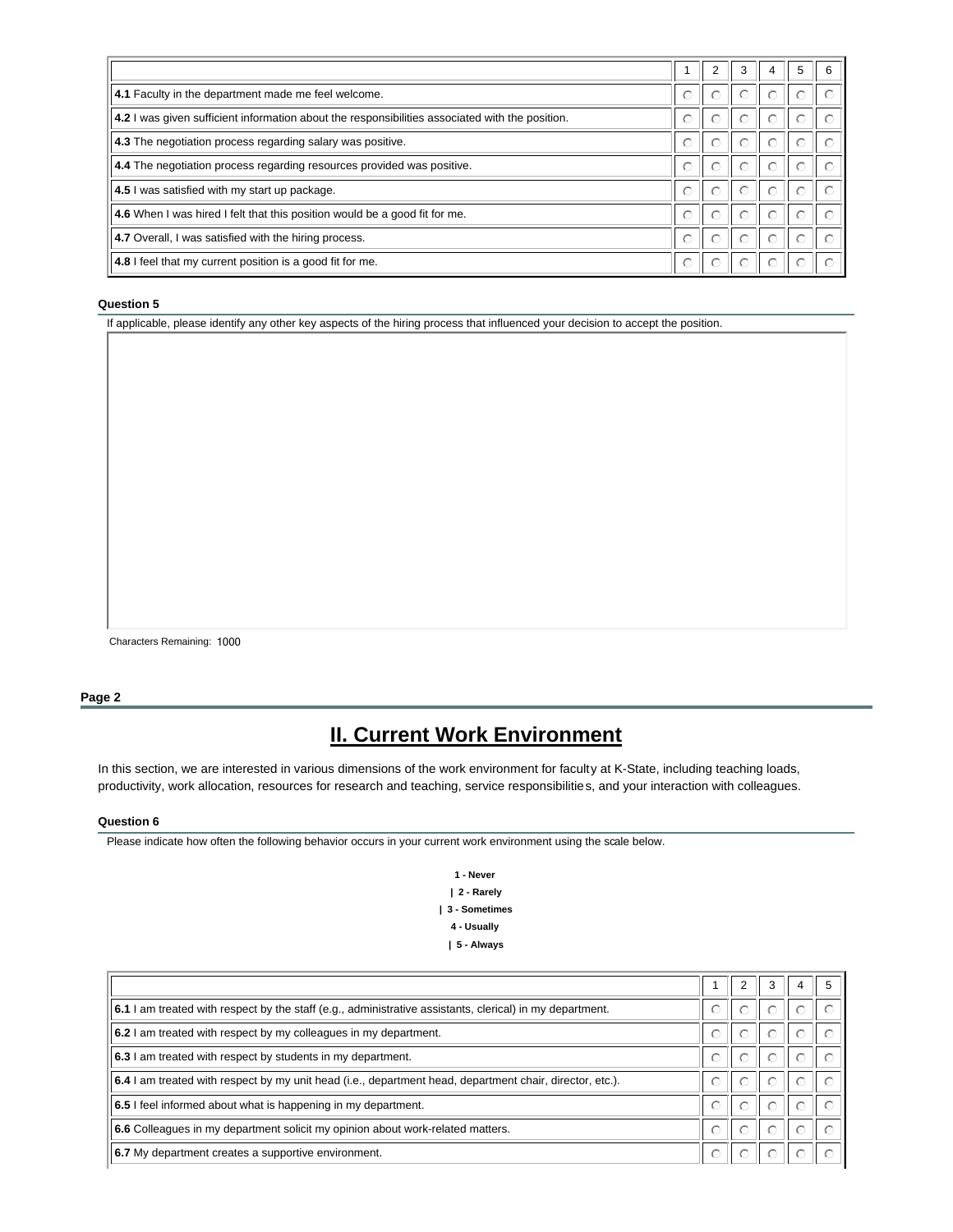| $\parallel$ 6.8 My opinion matters in the decision-making process in my department. |  |  |  |
|-------------------------------------------------------------------------------------|--|--|--|
| $  6.9$ I feel that I am a valued member of my department.                          |  |  |  |

| 1 - Never     |
|---------------|
| 2 - Rarely    |
| 3 - Sometimes |
| 4 - Usually   |
| 5 - Always    |

| 7.1 My department values collaborative work.                    |  |  |  |
|-----------------------------------------------------------------|--|--|--|
| 7.2 My department values individual work.                       |  |  |  |
| 7.3 The opportunity to work collaboratively is important to me. |  |  |  |

### **Question 8**

We are interested in knowing how your work load compares with other colleagues in your department with similar appointments. Please indicate the level of comparison using the scale below for the following items.

> **1 - Less than my colleagues | 2 - Equal to my colleagues 3 - More than my colleagues**

**4 - Not Applicable**

| 8.1 Teaching loads                                          | ⊙          | $(\cdot)$ |                        |   |
|-------------------------------------------------------------|------------|-----------|------------------------|---|
| 8.2 Advising loads                                          | $\bigcirc$ | ∩         |                        |   |
| 8.3 Service courses (e.g., introductory, non-major courses) | $\odot$    |           |                        |   |
| 8.4 Upper level or graduate courses                         | $\bigcap$  |           |                        |   |
| 8.5 Research requirement (e.g., publications, grants, etc.) | $\bigcap$  |           |                        |   |
| 8.6 Extension responsibilities                              | ⊙          |           |                        |   |
| 8.7 Appointment to influential or important committees      | $\bigcap$  | ∩         | $\left( \cdot \right)$ | C |
| 8.8 Committee work, overall                                 | $\bigcirc$ |           |                        |   |

**Page 3**

### **Question 9**

Please indicate if you have received any of the following resources or support during your career at K-State by choosing "Yes" or "No". *Mark "Not Applicable" only if the resource or support does not apply to your position.* 

In terms of support and resources during my career at K-State, I have received:

**1 - Yes | 2 - No 3 - Not Applicable**

| <b>9.1</b> Teaching assistant support (or funds to hire) |  |  |
|----------------------------------------------------------|--|--|
| 9.2 Internal funds for instruction                       |  |  |
| 9.3 Internal funds for research                          |  |  |
| <b>9.4</b> Research assistant support (or funds to hire) |  |  |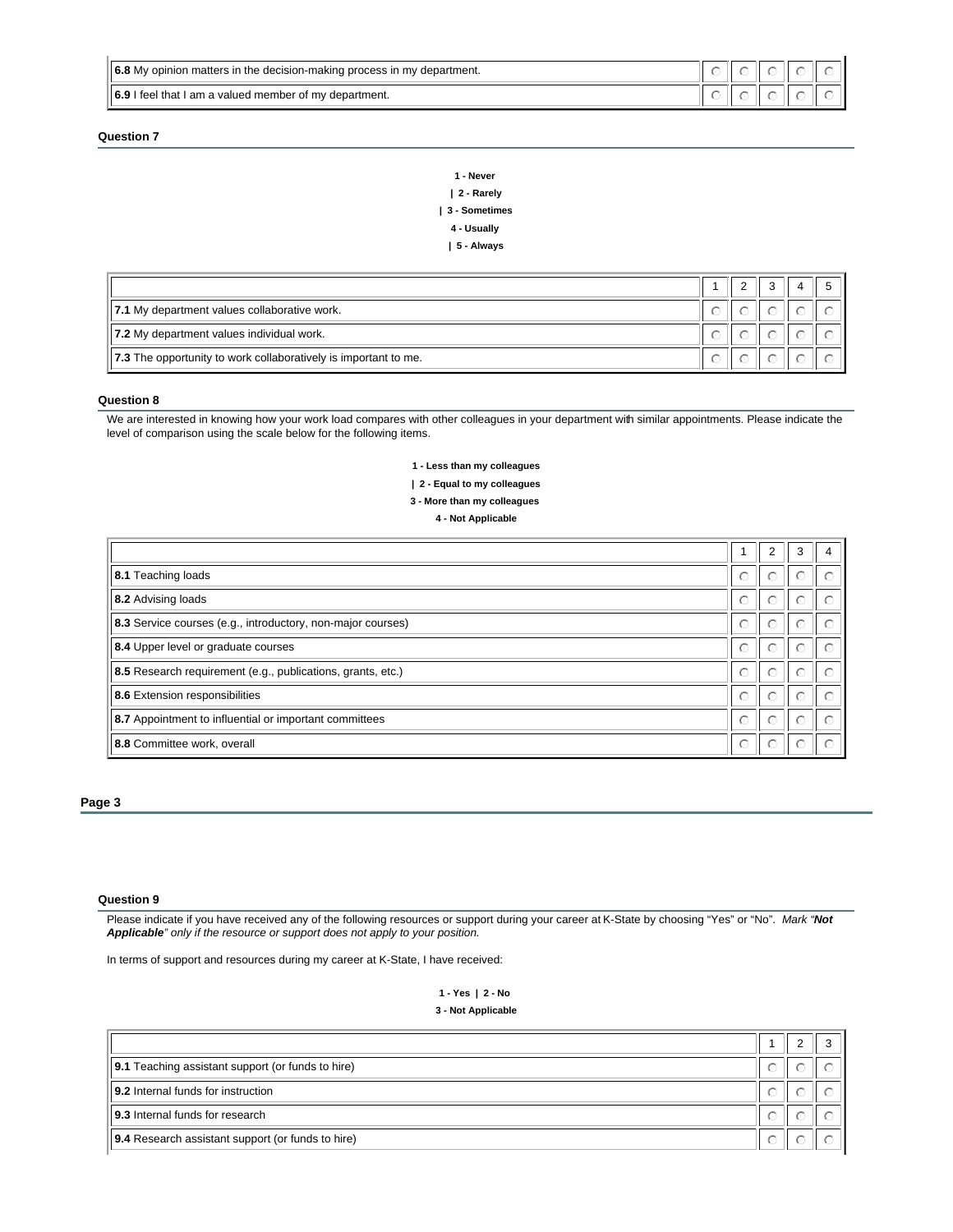| 9.5 Funds for professional development/travel | $\odot$    |   |  |
|-----------------------------------------------|------------|---|--|
| 9.6 Internal funds for grant development      | ⊙          |   |  |
| 9.7 Release time for research                 | ⊙          | C |  |
| 9.8 Release time for teaching                 | $\bigcirc$ | ⊙ |  |
| 9.9 Release time for administrative duties    | ∩          |   |  |
| 9.10 Research lab space                       | ∩          | C |  |
| 9.11 Research animal space                    | $\bigcirc$ | ∩ |  |
| 9.12 Departmental clerical staff support      | ∩          |   |  |
| 9.13 Computer/technical staff support         | $\bigcap$  | ∩ |  |
| 9.14 Departmental clinical staff support      | $\odot$    |   |  |

Please provide your level of agreement with the following statements in regard to the **quantity** of your workspace (i.e., square footage).

**1 - Strongly Disagree | 2 - Disagree 3 - Neither Agree nor Disagree | 4 - Agree | 5 - Strongly Agree 6 - Not Applicable**

|                                                                                                       |  | $\mathbb{E} \left[ \begin{array}{ccc} 1 & \mathbf{1} & \mathbf{1} & \mathbf{1} & \mathbf{1} & \mathbf{1} & \mathbf{1} & \mathbf{1} & \mathbf{1} & \mathbf{1} & \mathbf{1} & \mathbf{1} & \mathbf{1} & \mathbf{1} & \mathbf{1} & \mathbf{1} & \mathbf{1} & \mathbf{1} & \mathbf{1} & \mathbf{1} & \mathbf{1} & \mathbf{1} & \mathbf{1} & \mathbf{1} & \mathbf{1} & \mathbf{1} & \mathbf{1} & \mathbf{1} & \mathbf{1} & \mathbf{1$ |  |  |
|-------------------------------------------------------------------------------------------------------|--|----------------------------------------------------------------------------------------------------------------------------------------------------------------------------------------------------------------------------------------------------------------------------------------------------------------------------------------------------------------------------------------------------------------------------------|--|--|
| 10.1 The quantity of my office space is sufficient compared to others of equal rank in my department. |  |                                                                                                                                                                                                                                                                                                                                                                                                                                  |  |  |
| 10.2 The quantity of my lab space is sufficient compared to others of equal rank in my department.    |  |                                                                                                                                                                                                                                                                                                                                                                                                                                  |  |  |

### **Question 11**

Please provide your level of agreement with the following statements in regard to the **quality** of your work space.

**1 - Strongly Disagree | 2 - Disagree 3 - Neither Agree nor Disagree | 4 - Agree | 5 - Strongly Agree 6 - Not Applicable**

|                                                                                                            |  |  | $\vert 1 \vert 2 \vert \vert 1 \vert 3 \vert \vert 1 \vert 4 \vert \vert 1 \vert 5 \vert 1 \vert 6 \vert 1 \vert$ |
|------------------------------------------------------------------------------------------------------------|--|--|-------------------------------------------------------------------------------------------------------------------|
| 11.1 The quality of my <b>office space</b> is equitable compared to others of equal rank in my department. |  |  |                                                                                                                   |
| 11.2 The quality of my lab space is equitable compared to others of equal rank in my department.           |  |  |                                                                                                                   |

## **Page 4**

### **Question 12**

We are interested in knowing if faculty at K-State have experienced assistance in their career development.

Have you had or do you currently have individuals **at this university** who assist you in your career development?

 $\circ$  Yes

 $\bigcirc$  No - Skip to Question #15 by scrolling to the bottom of this page and click the "Next" button.

### **Question 13**

Please indicate how this person(s) assists/assisted you in your career development by using the scale below.

**1 - Yes | 2 - No**

 $1 \parallel 2$ 

| model<br>role<br>ervina/serveo<br>90<br>∪⊏ا<br>. |  |  |
|--------------------------------------------------|--|--|
|--------------------------------------------------|--|--|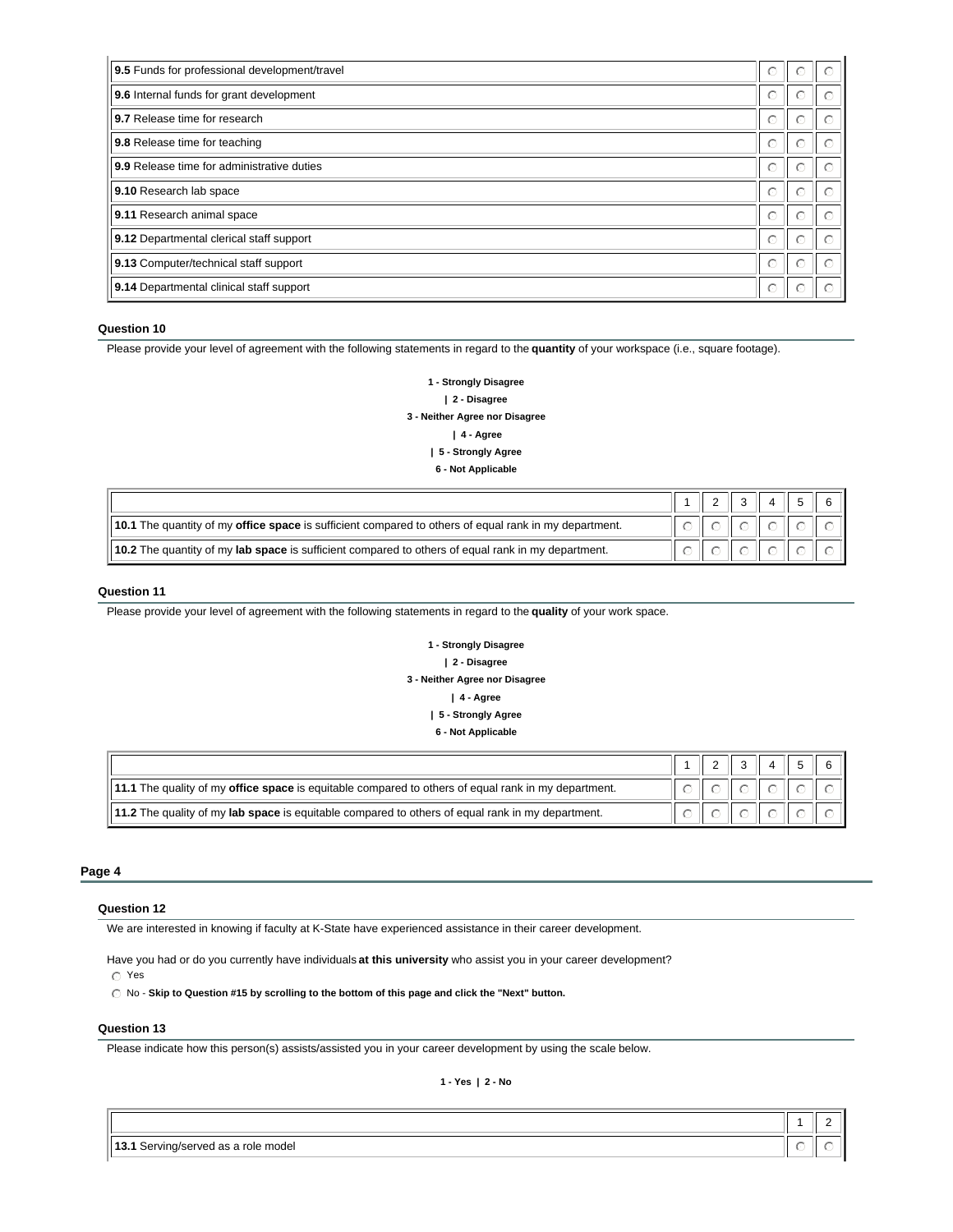| 13.2 Promoting/promoted my career                                                                |           |  |
|--------------------------------------------------------------------------------------------------|-----------|--|
| 13.3 Providing/provided me advice about promotions                                               | $\circ$   |  |
| 13.4 Providing/provided me assistance with publications                                          | $\bigcap$ |  |
| 13.5 Providing/provided me opportunities for finding resources or funding in my area of research | $\bigcap$ |  |
| 13.6 Providing/provided me advice about personal/family issues                                   | ⊙         |  |
| 13.7 Encouraging/encouraged my professional development                                          | $\bigcap$ |  |
| 13.8 Communicating/communicated with me several times a year about my progress                   | ∩         |  |
| 13.9 Nominating/nominated me for teaching award(s)                                               | ⊙         |  |
| 13.10 Nominating/nominated me for research award(s)                                              | $\bigcap$ |  |

In reference to the previous question, were any of these individuals assisting you in your career development a **formal** or **informal** faculty mentor?

- $\odot$  No
- $\bigcirc$  Yes formal mentor
- $\textcircled{r}$  Yes informal mentor
- $\bigcirc$  Both formal and informal mentor(s)

Further comments about your response:

### **Page 5**

## **Question 15**

Please indicate how much you agree or disagree with each of the following statements about your **most recent** experience with the tenure or promotion process in your primary unit or department.

> **1 - Strongly Disagree | 2 - Disagree 3 - Neither Agree nor Disagree | 4 - Agree | 5 - Strongly Agree**

> > **6 - Not Applicable**

|                                                                                                                           |            | $\overline{2}$ | 3 |  |  |
|---------------------------------------------------------------------------------------------------------------------------|------------|----------------|---|--|--|
| 15.1 I am/was held to the same expectations as others in my department in regard to the quantity of research<br>required. |            |                |   |  |  |
| 15.2 I am/was informed about the availability of pre-tenure/promotion assistance (e.g., workshops, mentoring).            | $\circ$    | ⊙              | ∩ |  |  |
| 15.3 I am/was held to the same expectations as others in my department in regard to the quality of research<br>required.  | $\bigcirc$ |                |   |  |  |
| 15.4 I receive/d feedback on my progress toward tenure/promotion.                                                         | $\bigcap$  | ⊙              | ⊙ |  |  |
| 15.5 I understand/understood the criteria for achieving tenure/promotion.                                                 | $\bigcirc$ | $\odot$        | ∩ |  |  |
| 15.6 I am/was treated fairly by my department in regard to resetting my tenure clock.                                     | $\circ$    | $\circ$        | ⊙ |  |  |
| 15.7 I am/was satisfied with my tenure/promotional process overall.                                                       | ⊙          | ⊙              | ∩ |  |  |

### **Question 16**

If applicable, please identify any other key aspects in regard to the tenure and promotion process that you would like to share in the space provided below.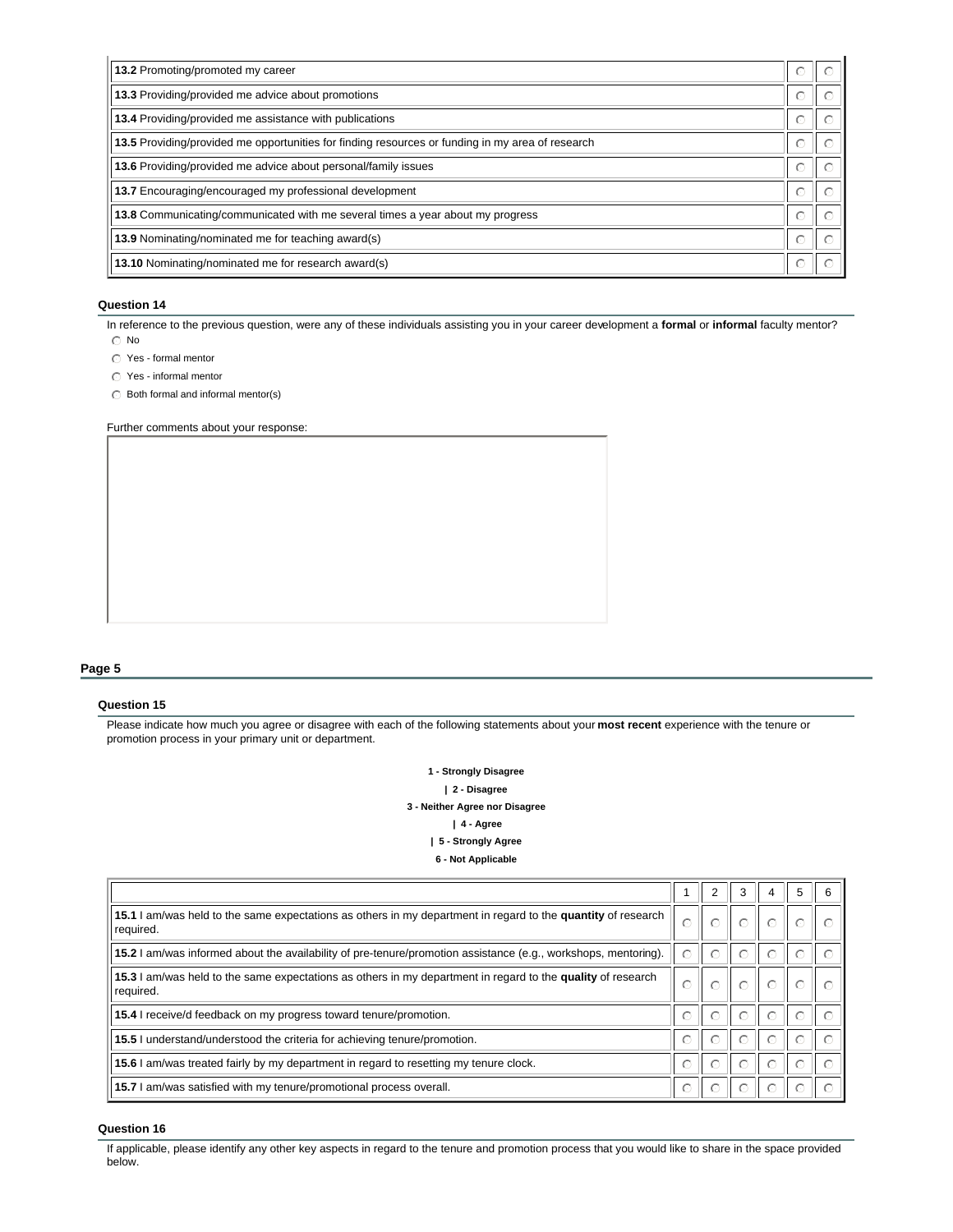Characters Remaining: 1000

#### **Page 6**

# **III. Current Institutional Environment**

In accordance with the K-State Community of Principles, we believe that diversity of views enriches our learning environment, and we promote open expression within a climate of courtesy, sensitivity, and mutual respect. K-State also affirms the inherent dignity and value of every person and strives to maintain an atmosphere of justice based on respect for each other.

In this section, we are interested in knowing the extent to which the institution creates and preserves a climate that adheres to the Community of Principles and offers a positive working environment for all employees.

#### **Question 17**

Please indicate your level of agreement with each of the following statements.

**1 - Strongly Disagree | 2 - Disagree 3 - Neither Agree nor Disagree | 4 - Agree | 5 - Strongly Agree 6 - Not Applicable**

| 17.1 Personal responsibilities and commitments have slowed down my career progression.                                              | 0 | $\odot$ |  |  |
|-------------------------------------------------------------------------------------------------------------------------------------|---|---------|--|--|
| 17.2 I often have to forgo professional activities (e.g., sabbaticals, conferences) because of family/personal<br>responsibilities. |   |         |  |  |
| 17.3 I have seriously considered leaving the university in order to achieve better balance between work and<br>personal life.       |   |         |  |  |
| 17.4 I am able to balance my professional and personal life.                                                                        | ∩ |         |  |  |
| 17.5 I often have to forgo family/personal activities because of professional responsibilities.                                     |   |         |  |  |

### **Question 18**

Please indicate your level of agreement with each of the following statements.

**1 - Strongly Disagree | 2 - Disagree 3 - Neither Agree nor Disagree | 4 - Agree | 5 - Strongly Agree 6 - Not Applicable**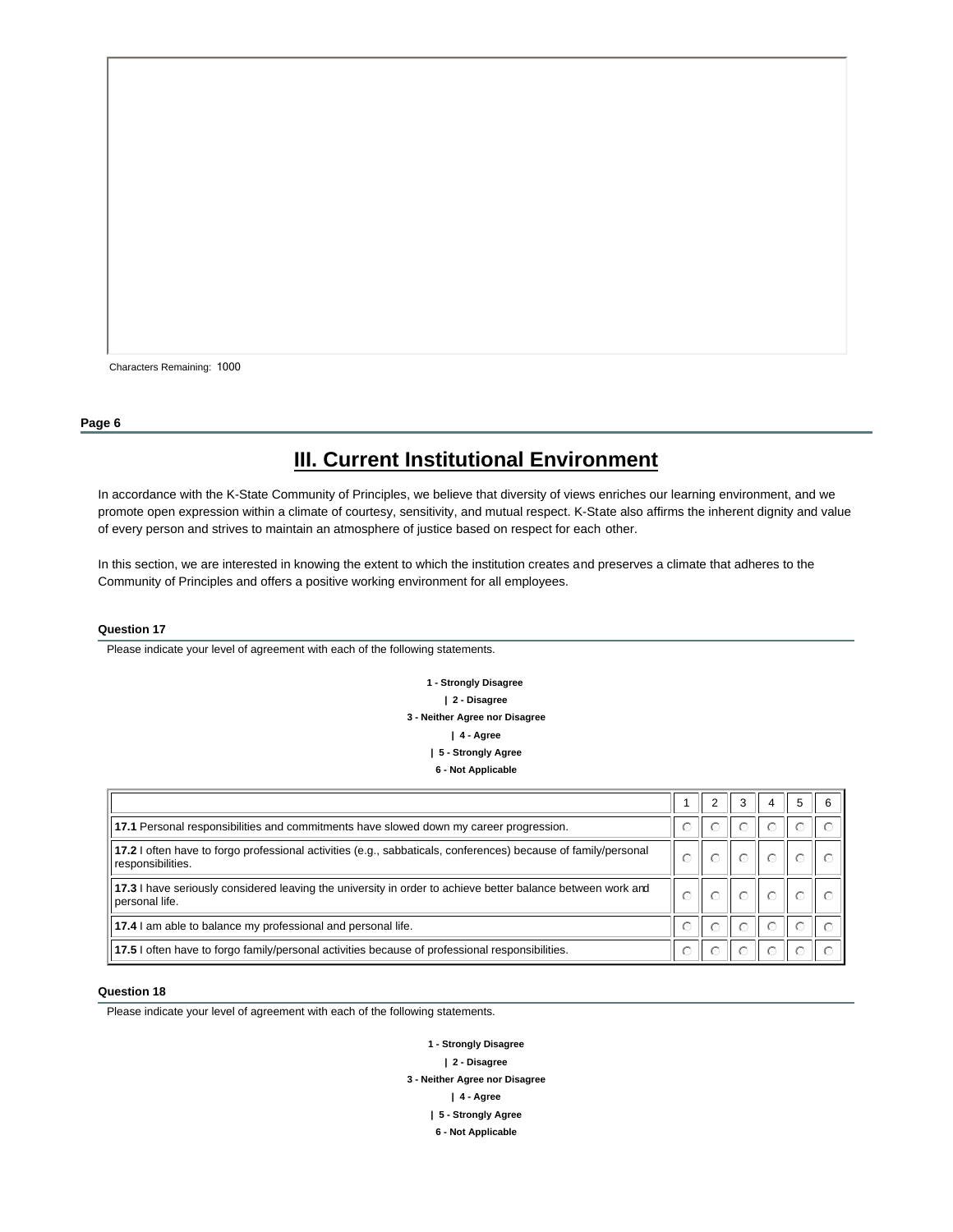| <b>18.1</b> There is a supportive environment in my department for taking leave due to personal<br>obligations/activities. |  |  |  |
|----------------------------------------------------------------------------------------------------------------------------|--|--|--|
| 18.2 The university provides information about resources that help me balance work and family.                             |  |  |  |
| 18.3 Most faculty in my department are supportive of colleagues who want to balance their family and career<br>lives.      |  |  |  |

#### **Page 7**

Based on the K-State Principles of Community, as an institution we affirm the value of human diversity for community. We confront and reject all forms of prejudice and discrimination, including those based on race, ethnicity, gender, age, disability, sexual orientation, religious or political beliefs, economic status, or any other differences that have led to misunderstandings, hostility, and injustice.

In addition, K-State prohibits sexual harassment and has defined sexual harassment as any behavior that, through inappropriate sexual content or disparagement of members of one sex, interferes with an individual's work or learning environment. This policy applies to the working and learning relationships of all individuals within the university community, faculty, staff, and students.

#### **Question 19**

Please indicate how often the following behavior occurs in your current work environment using the following scale.

**1 - Never | 2 - Rarely | 3 - Sometimes 4 - Usually | 5 - Always 6 - I Don't Know**

|                                                   |           | $\overline{2}$ | 3 | 4 | 5         | 6 |
|---------------------------------------------------|-----------|----------------|---|---|-----------|---|
| 19.1 Inappropriate sexual e-mail correspondence   | $\bigcap$ | C              |   |   |           |   |
| 19.2 Inappropriate sexual advances                | ⊙         | ⊙              |   |   |           |   |
| 19.3 Sexist remarks                               | $\bigcap$ | $\odot$        | C |   | ⊙         |   |
| 19.4 Sexual harassment claims are taken seriously | $\odot$   | $\odot$        |   |   |           |   |
| 19.5 Discrimination based on race                 | ⊙         | C              |   |   |           |   |
| 19.6 Discrimination based on ethnicity            | $\bigcap$ | ∩              |   |   | ∩         |   |
| 19.7 Discrimination based on gender               | ⊙         | $\circ$        | € |   | $(\cdot)$ |   |
| 19.8 Discrimination based on age                  | $\bigcap$ | C              |   |   |           |   |
| 19.9 Discrimination based on disability           | $\odot$   | $\circ$        | C |   |           |   |
| 19.10 Discrimination based on sexual orientation  | $\bigcap$ | ∩              | C | ∩ | $\bigcap$ |   |
| 19.11 Discrimination based on religious beliefs   | $\odot$   | ⊙              |   |   |           |   |
| 19.12 Discrimination based on political beliefs   | ⊙         | $\odot$        | C | ∩ | ⊙         |   |
| 19.13 Discrimination based on economic status     | ⊙         | ⊙              |   |   |           |   |

#### **Question 20**

Do you know who to contact if a person comes to you with a problem regarding sexual harassment or discrimination?

 $\circ$  Yes

 $\odot$  No

#### **Page 8**

We are interested in knowing the extent to which dual-career household issues affect faculty members at K-State.

### **Question 21**

Do you currently have a partner or spouse?  $\circ$  Yes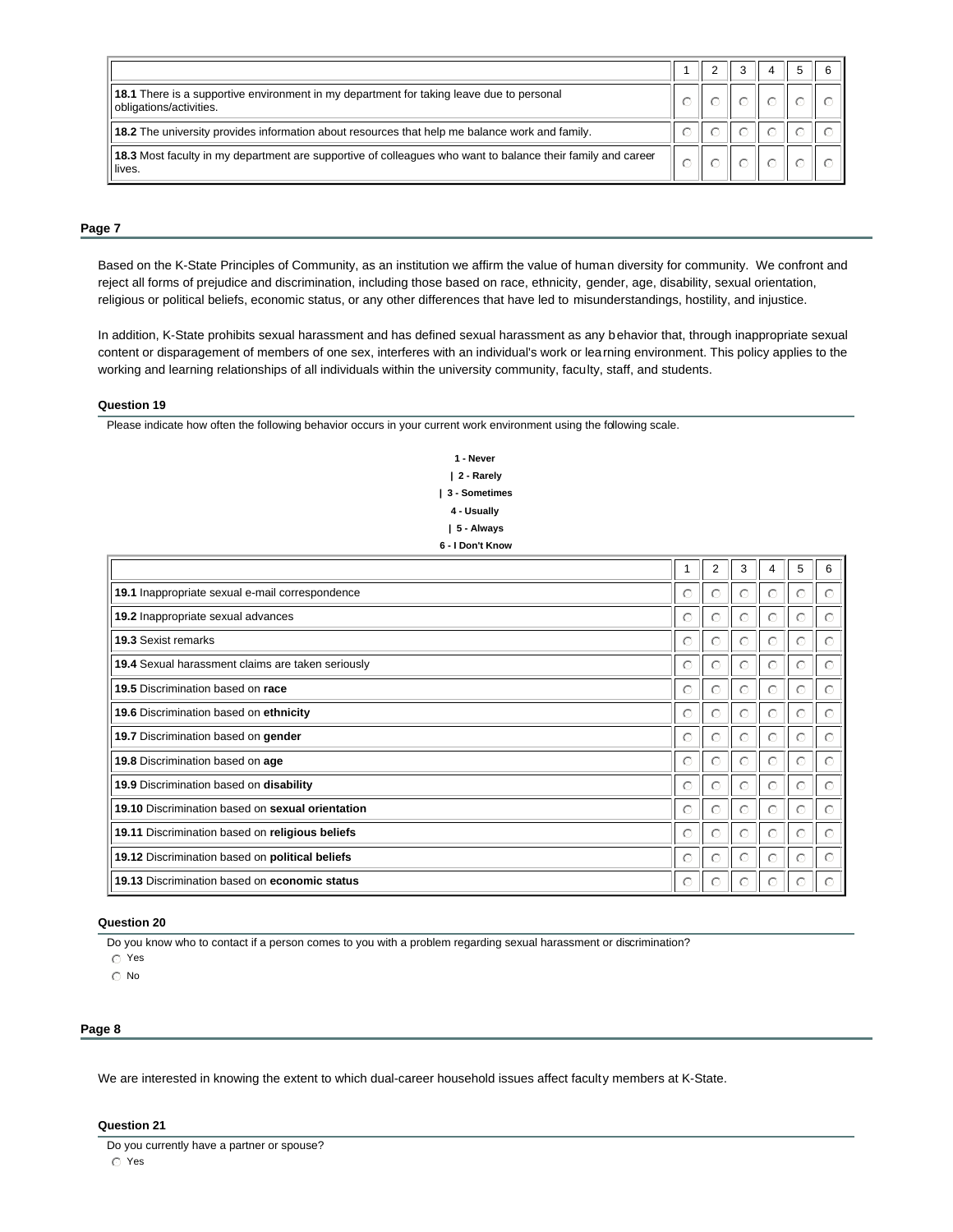$\odot$  No - Skip to Question #25 by scrolling to the bottom of this page and click the "Next" button.

#### **Question 22**

- What is your partner's or spouse's current employment status?
- $\odot$  Full-time (35+ hours/week)
- $\bigcirc$  Half-time (20+ hours/week)
- $\odot$  Part-time (Less than 20 hours/week)
- $\odot$  Not employed
- $\circ$  Other:

### **Question 23**

Is your partner or spouse employed by K-State?

- $\circ$  Yes
- $\odot$  No

### **Question 24**

Please indicate your level of agreement with each of the following statements

**1 - Strongly Disagree | 2 - Disagree 3 - Neither Agree nor Disagree | 4 - Agree | 5 - Strongly Agree** 

| 24.1 My partner/spouse is satisfied with his/her current employment.                                                  |        |  |  |
|-----------------------------------------------------------------------------------------------------------------------|--------|--|--|
| 24.2 I have seriously considered leaving the university in order to enhance my partner/spouse's career opportunities. | $\cap$ |  |  |
| 24.3 My partner/spouse and I are staying in the area because of my career.                                            |        |  |  |
| 24.4 My partner/spouse and I are staying in the area because of his/her career.                                       |        |  |  |

#### **Page 9**

#### **Question 25**

With respect to the recruitment of, climate for, and leadership by **women faculty**, please indicate your level of agreement with the following statements.

> **1 - Strongly Disagree | 2 - Disagree 3 - Neither Agree nor Disagree | 4 - Agree**

> > **| 5 - Strongly Agree**

| 25.1 Women faculty are underrepresented in my department relative to the proportion of women with terminal<br>degrees in the discipline. |  |  |  |
|------------------------------------------------------------------------------------------------------------------------------------------|--|--|--|
| 25.2 My department has few women faculty in leadership positions.                                                                        |  |  |  |
| 25.3 My department has actively recruited women faculty.                                                                                 |  |  |  |
| 25.4 My department has made an effort to promote women into leadership positions.                                                        |  |  |  |
| 25.5 My department has taken steps to enhance the climate for women.                                                                     |  |  |  |

### **Question 26**

If applicable, please provide any additional comments that you would like to share with respect to recruitment of, climate for, and leadership by **women faculty** on campus.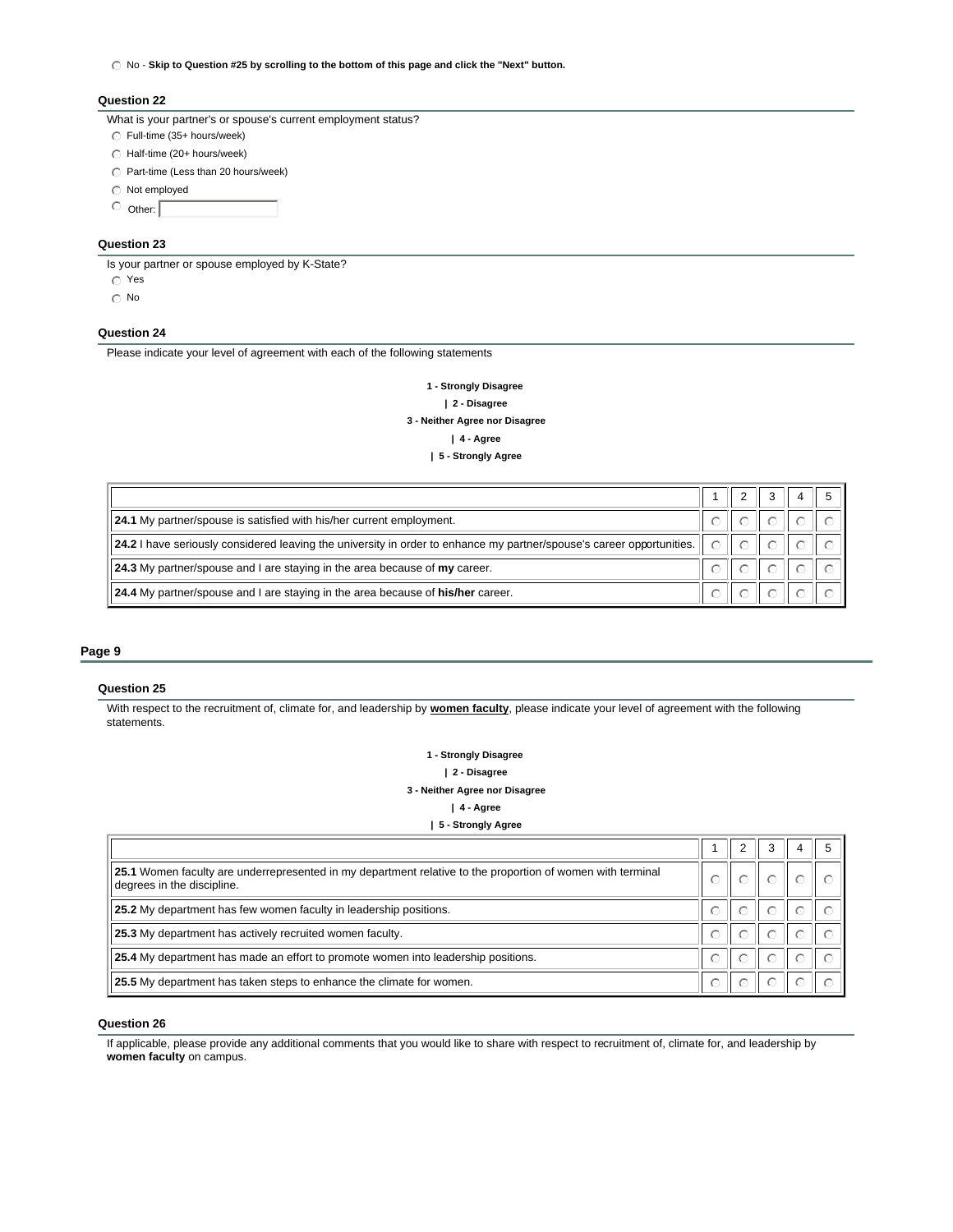| Characters Remaining: 1000 |  |
|----------------------------|--|
|                            |  |

With respect to the recruitment of, climate for, and leadership by **faculty of color**, to what extent do you agree or disagree with the following statements? For this question, faculty of color are defined as Asians, Blacks, Latinos, Mexican Americans, and Native Americans (American Indian, Alaska Natives, and Native Hawaiians).

> **1 - Strongly Disagree | 2 - Disagree 3 - Neither Agree nor Disagree | 4 - Agree | 5 - Strongly Agree**

| 27.1 Faculty of color are underrepresented in my department relative to the proportion of faculty of color with<br>terminal degrees in the discipline. |  |  |  |
|--------------------------------------------------------------------------------------------------------------------------------------------------------|--|--|--|
| 27.2 My department has few faculty of color in leadership positions.                                                                                   |  |  |  |
| 27.3 My department has identified ways to enhance the climate for faculty of color.                                                                    |  |  |  |
| 27.4 My department has actively recruited faculty of color.                                                                                            |  |  |  |
| 27.5 My department has made an effort to promote faculty of color into leadership positions.                                                           |  |  |  |
| 27.6 My department has taken steps to enhance the climate for faculty of color.                                                                        |  |  |  |

### **Question 28**

If applicable, please provide any additional comments that you would like to share with respect to recruitment of, climate for, and leadership by **faculty of color** on campus.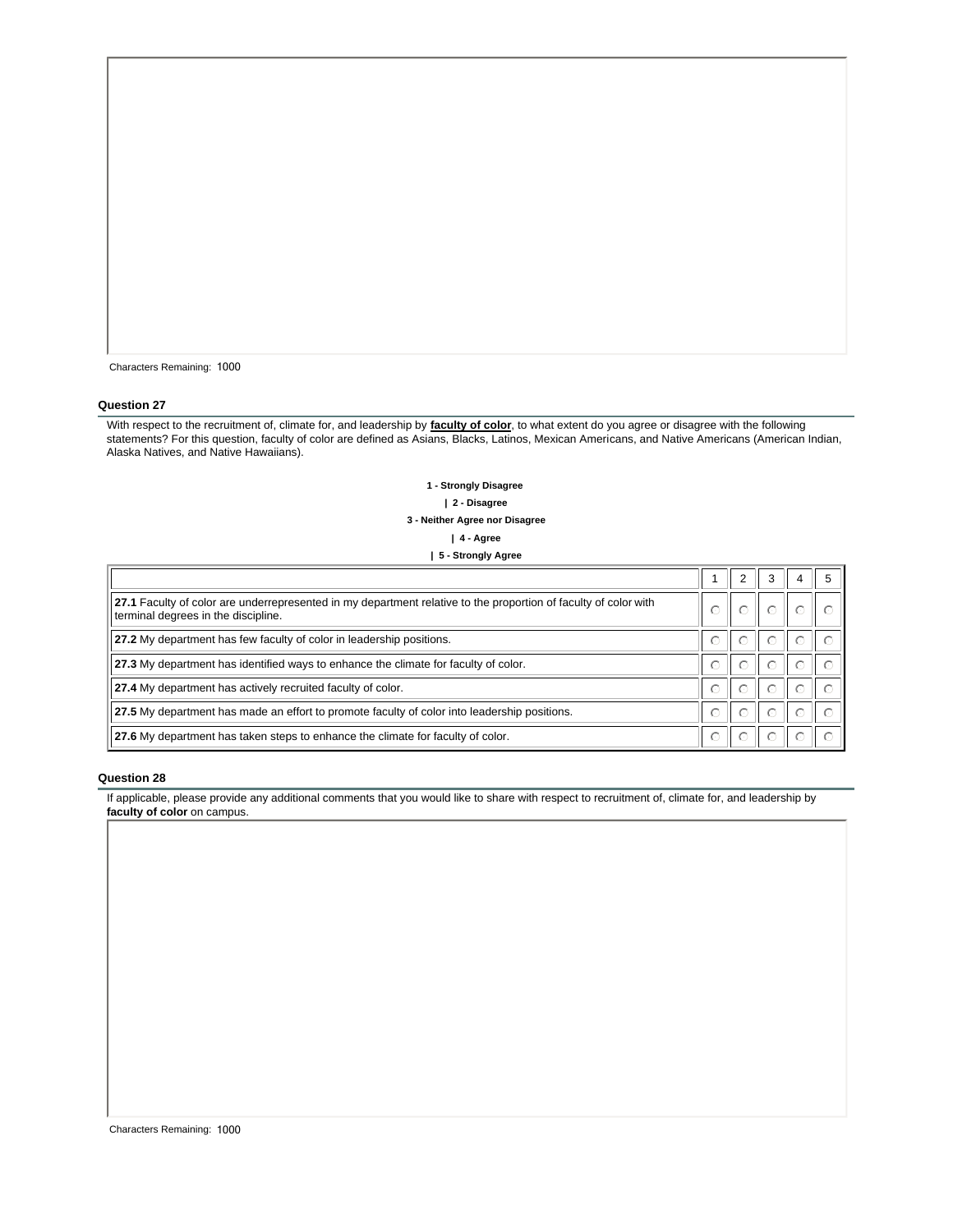We would like an overall assessment of your level of satisfaction here at K-State.

Please indicate your level of agreement with each of the following statements.

### **1 - Strongly Disagree | 2 - Disagree 3 - Neither Agree nor Disagree | 4 - Agree | 5 - Strongly Agree**

| <b>29.1</b> I am satisfied with my job at the university.                           |  |  |  |
|-------------------------------------------------------------------------------------|--|--|--|
| <b>29.2</b> I am satisfied with the way my career has progressed at the university. |  |  |  |

#### **Question 30**

Please describe key aspects that influence your satisfaction and/or dissatisfaction with your job at the university.

Characters Remaining: 2000

### **Page 11**

# **IV. Professional Advancement and Leadership**

We are interested in understanding the type(s) of leadership roles, both on-campus and off-campus in other professional environments, that are held by faculty at K-State.

#### **Question 31**

(Please select all that apply.)

 $\Box$  Dean

 $\Box$  Associate Dean

Please indicate whether you currently hold, or have held, any of the following positions on campus.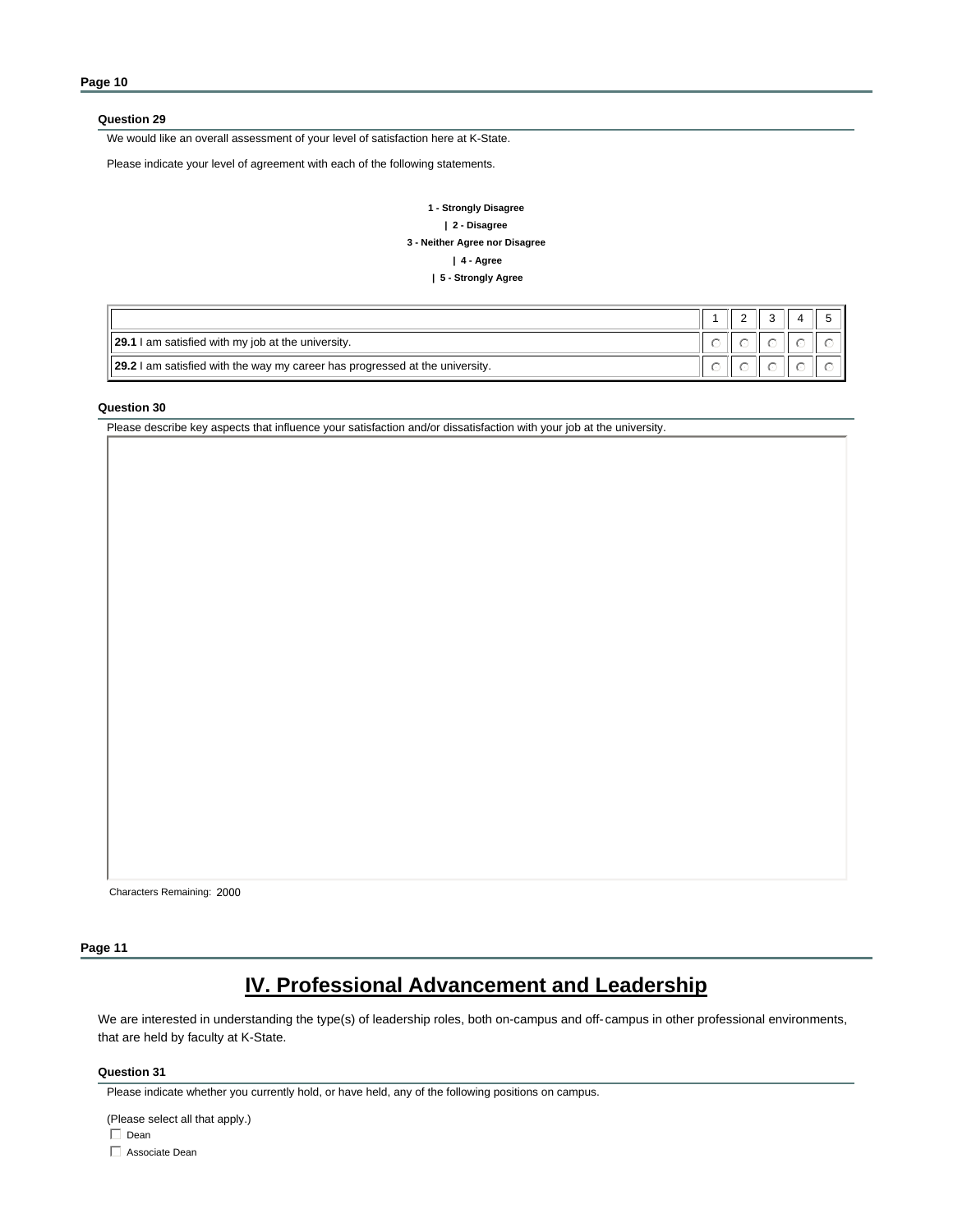- $\Box$  Assistant Dean
- $\Box$  Department Head or Chair or Division Director
- $\Box$  Director of Center/Institute
- $\Box$  Assistant/Associate Director of Center/Institute
- $\Box$  None of the Above

Please indicate whether you have *served on* or *chaired* any of the following department level committees **during the past five years** (i.e., 2001-02 to 2006-07).

### **1 - Served on | 2 - Chaired 3 - Both Served on and Chaired | 4 - Neither Served on nor Chaired**

**5 - Not Applicable**

|                                               |   |           | 3       |           | 5 |
|-----------------------------------------------|---|-----------|---------|-----------|---|
| 32.1 Undergraduate curriculum committee       |   | $\bigcap$ |         | ∩         |   |
| 32.2 Graduate admissions committee            | ∩ | $\bigcap$ | ∩       | ∩         |   |
| 32.3 Graduate curriculum committee            | ∩ | $\bigcap$ | $\circ$ | ∩         |   |
| 32.4 Faculty/department head search committee | ∩ | $\bigcap$ | $\cap$  | $\bigcap$ |   |
| 32.5 Tenure and promotion committee           | ∩ | $\subset$ |         | ∩         |   |
| 32.6 Space utilization committee              | ∩ | $\bigcap$ |         | ◠         |   |
| 32.7 Faculty evaluation committee             | ∩ | $\cap$    | $\circ$ | ∩         |   |

### **Question 33**

Approximately how many department, college, and university committees have you **served on** in this academic year?

- $\odot$  None
- $\odot$  1-4
- $\odot$  5-10
- $\odot$  Greater than 10

#### **Question 34**

Approximately how many department, college, and university committees have you **chaired** this academic year?

- $\odot$  None
- $\odot$  1-4
- $\odot$  5-10
- $\odot$  Greater than 10

#### **Question 35**

Please indicate the number of Masters and Doctoral students who you have supervised as a major or co-major professor during the last five years (i.e., 2001-02 to 2006-07).

- $\odot$  None
- $\odot$  1-4
- $\circ$  5-10
- $\odot$  11-15
- $\degree$  16-20
- $\odot$  Greater than 20

#### **Question 36**

Please indicate the number of Masters and Doctoral students on whose committees you have served (i.e., not as major professor) during the last five years (i.e., 2001-02 to 2006-07).

- $\odot$  None
- $\odot$  1-4
- $\odot$  5-10
- $\odot$  11-15
- $\odot$  16-20
- $\odot$  Greater than 20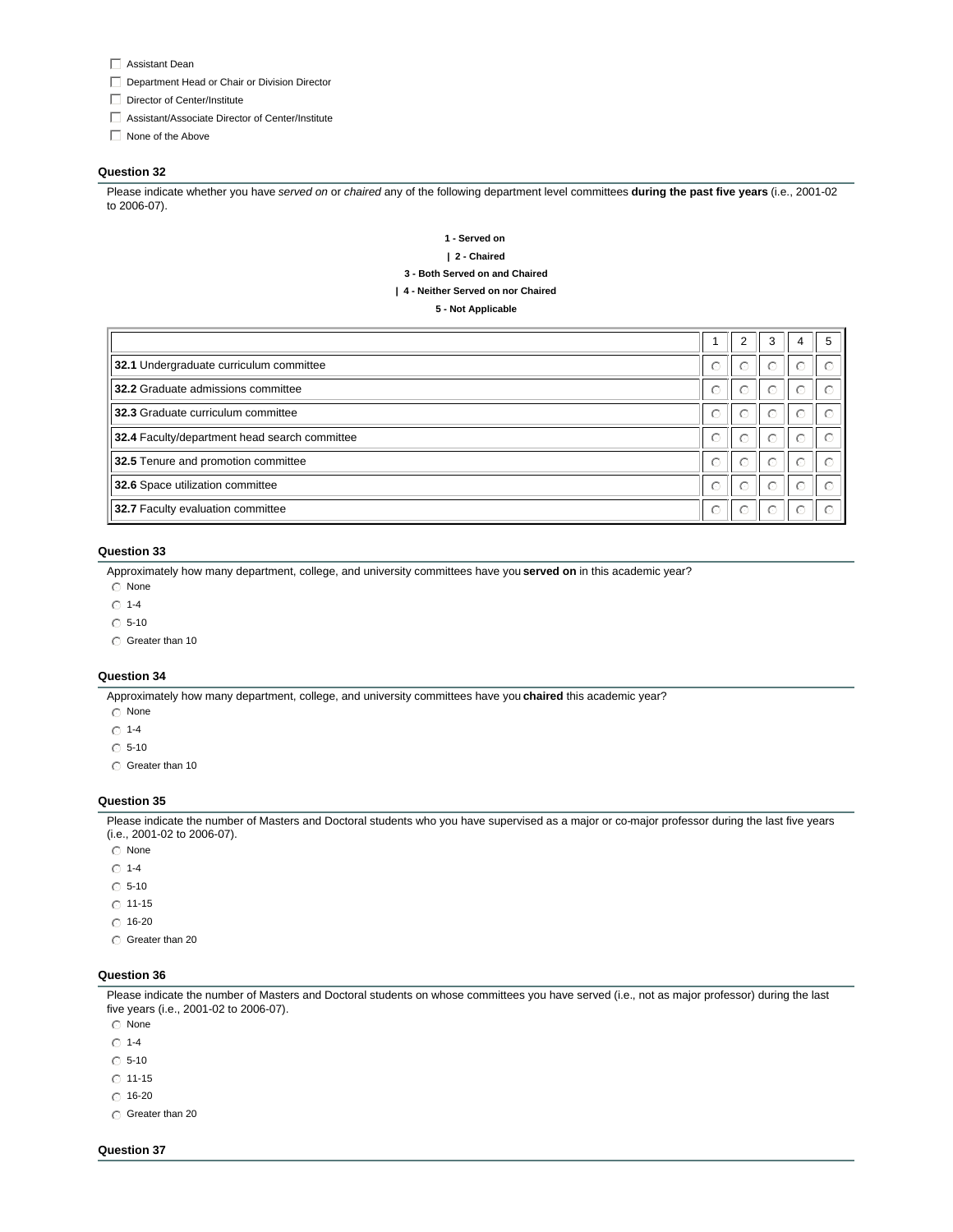Have you ever held any of the following leadership positions off-campus?

(Please select all that apply.)

- $\Box$  President or high-level leadership position in a professional association or organization
- $\Box$  Editor of peer-reviewed journal (all types of editor roles, senior, senior associate, etc.)
- $\Box$  Member of a national commission or panel
- Served on a government, foundation, or other funding agency grant review/advisory committee (e.g., review panel, r otating staff,
- etc.)
- $\Box$  None of the above

| Other: |  |
|--------|--|
|        |  |
|        |  |

### **Page 12**

#### **Question 38**

| Which of the following factors prevent you from taking on a formal leadership position? |
|-----------------------------------------------------------------------------------------|
| Not applicable, because I have held a leadership position                               |
| Not interested                                                                          |
| Family commitments                                                                      |
| Professional commitments                                                                |
| Tenure status                                                                           |
| None of the above                                                                       |
| Other:                                                                                  |
|                                                                                         |

### **Page 13**

# **V. Demographics**

 $\overline{\phantom{0}}$ 

As always, responses to the following questions will be kept confidential. Information from this survey will be presented in aggregate form so that individual respondents cannot be identified.

#### **Question 39**

Please select your primary department from the list below.

#### **Question 40**

- What is your current academic rank?
- **C** University Distinguished Professor
- $\bigcirc$  Professor
- $\odot$  Associate Professor
- **C** Assistant Professor
- $\bigcirc$  Instructor
- $\circ$  Other:

### **Question 41**

What is your current tenure status?

- $\odot$  Tenured
- **C** Earning Tenure
- $\cap$  Non-tenure track

### **Question 42**

Please indicate your faculty status by selecting one of the options below. (Note: FTE = Full Time Equivalent in terms of employment)

 $\odot$  0 - .49 FTE (less than half-time employment)

 $\odot$  .50 - .89 FTE (half-time employment or more, but not considered full-time)

 $\bigcirc$  > .90 FTE (full-time employment)

### **Question 43**

Are you a US citizen?

 $\circ$  Yes  $\odot$  No